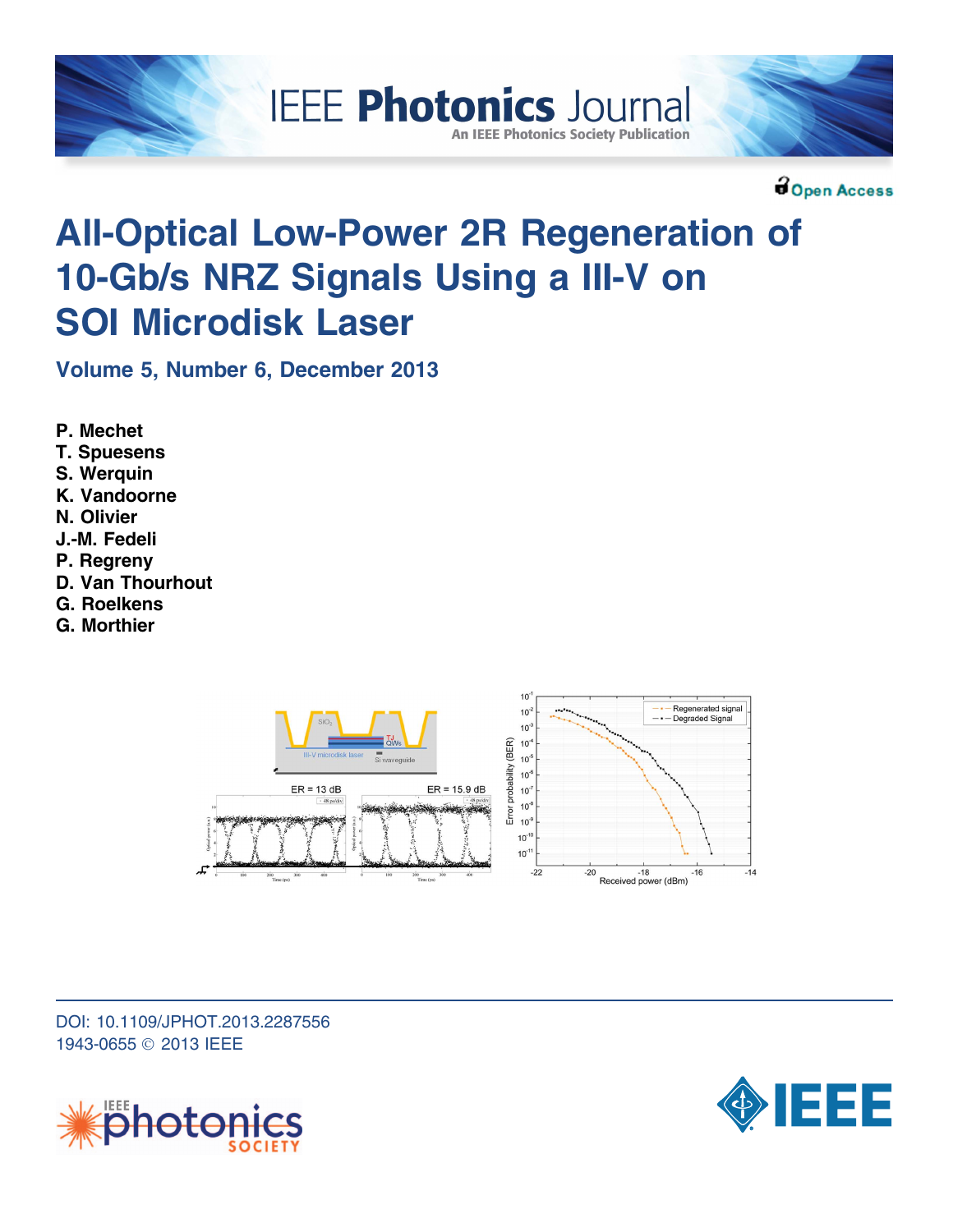# All-Optical Low-Power 2R Regeneration of 10-Gb/s NRZ Signals Using a III-V on SOI Microdisk Laser

#### P. Mechet, <sup>1</sup> T. Spuesens, <sup>1</sup> S. Werquin, <sup>1</sup> K. Vandoorne, <sup>1</sup> N. Olivier, <sup>2</sup> J.-M. Fedeli,<sup>2</sup> P. Regreny,<sup>3</sup> D. Van Thourhout,<sup>1</sup> G. Roelkens,  $1$  and G. Morthier  $1$

<sup>1</sup>Photonics Research Group--Department of Information Technology (INTEC),<br>Ghent University--IMEC, 9000 Ghent, Belgium <sup>2</sup>CEA-Leti, 38054 Grenoble, France <sup>3</sup><br>Institut des Nanotechnologies de Lyon INL-UMR5270, CNRS, Université de Lyon, Ecole Centrale de Lyon, 69134 Écully, France

> DOI: 10.1109/JPHOT.2013.2287556 1943-0655 © 2013 IEEE

Manuscript received September 9, 2013; revised October 17, 2013; accepted October 18, 2013. Date of publication October 28, 2013; date of current version November 1, 2013. This work was supported by the FP7-ICT European Projects HISTORIC and WADIMOS, by the BOF-Methusalem Grant, and by the Interuniversity Attraction Poles program of the Belgian Science Policy Office under Grant IAP VII/35 "photonics@be." Corresponding author: P. Mechet (e-mail: pauline.mechet@intec.ugent.be).

Abstract: We demonstrate an all-optical low-power 2R regenerator of 10-Gb/s non-returnto-zero data based on a 10- $\mu$ m-diameter electrically pumped microdisk laser, which is heterogeneously integrated onto the silicon-on-insulator platform and processed in a CMOS pilot line. The scheme results in BER improvement 8and works for submilliwatt-level input signals. The laser operates in the continuous-wave regime, and it is single mode at room temperature and consumes 6 mW of electrical power. Its regeneration capability is investigated in simulations and experimentally demonstrated.

Index Terms: Silicon photonics, heterogeneous III-V integration, microdisk lasers, bonding, regeneration, all-optical signal processing.

# 1. Introduction

With the growth of Internet-based services, the telecommunication industry is faced with an ever increasing need for bandwidth. Electronic interconnects are fundamentally limited in the achievable bandwidth–distance product, and therefore, an alternative solution needs to be found. Its realization should also be CMOS compatible in order to be cost effective. With the advances in photonic integration technology, an integrated optical solution has become feasible. Optical wavelengthdivision-multiplexed (WDM) network links were already able to fulfill the bandwidth capacity requirements in the past. However, due to the increasing demand, the logical next step in optical network evolution will be to implement the routing and switching in the optical domain. As systems consist of an increasing number of components working together, the amount of data that needs to be sent across a chip and between different system components increases as well. A major concern here is the accumulation of noise, which severely limits the cascadability of optical network nodes [1]. Different techniques have been proposed for 2R regeneration (re-amplification, Reshaping), for instance, devices based on interferometric structures such as all-optical SOAbased Mach-Zehnders [2] and devices based on self-phase modulation [3], [4]. The limitations of these schemes are their complex structures, their high power consumption or their ability to only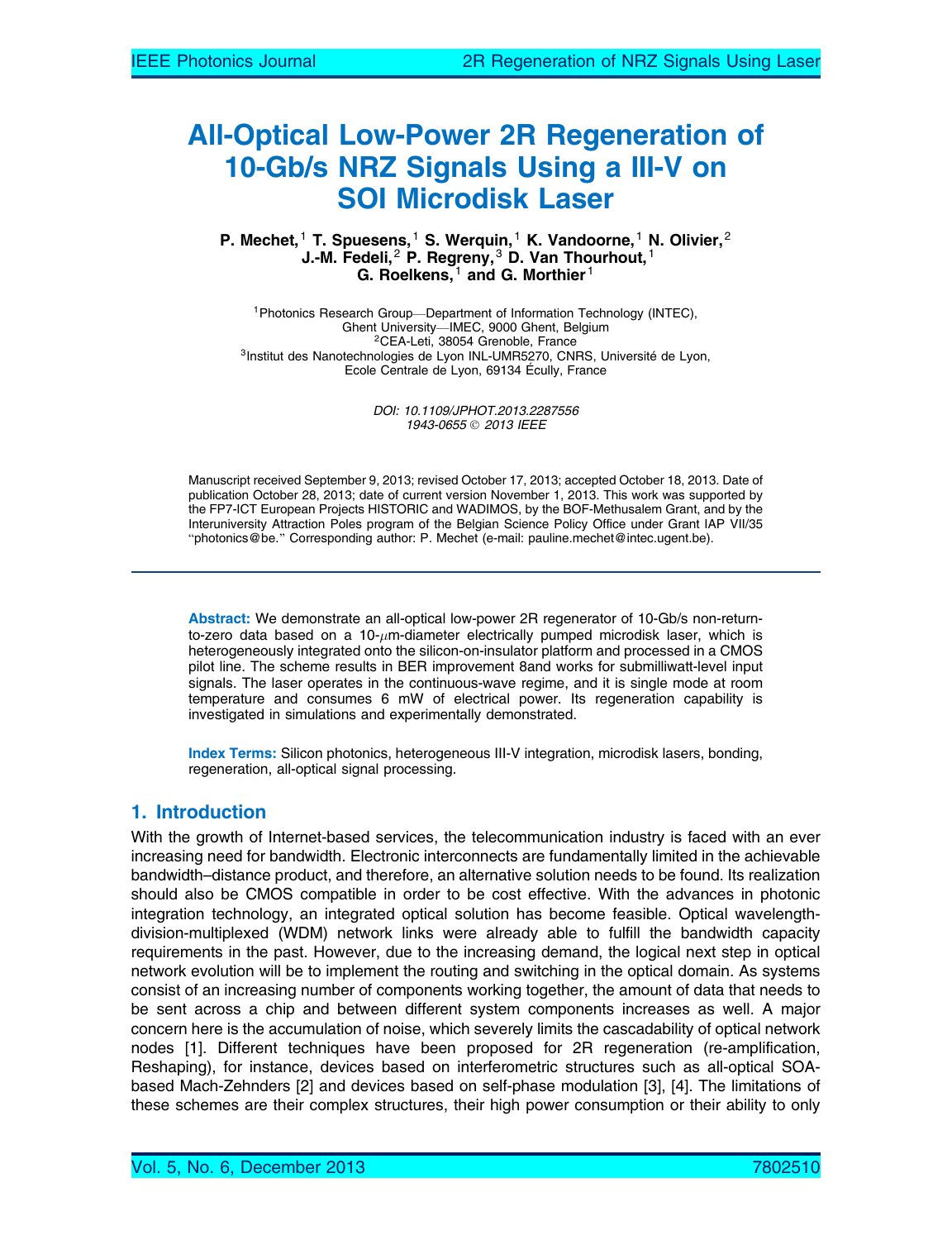

Fig. 1. (a) Schematic representation of the cross-section of the microdisk laser heterogeneously integrated on SOI and embedded in  $SiO<sub>2</sub>$ . (b) Top view of the designed microdisk laser. The SOI waveguide ends on both sides with a fiber-coupler.

regenerate return-to-zero (RZ) signals. Stand-alone semiconductor optical amplifiers (SOAs) are more attractive in terms of switching, gating, wavelength conversion, and regeneration due to their optical gain, their strong nonlinear behavior, and their integrability in photonic circuits. Error and pattern dependence-free 40 Gb/s 3R regeneration (re-amplification, reshaping, re-timing) has been demonstrated using a single SOA in a delayed-interference configuration [5]. Bistable semiconductor ring lasers have proven to be good candidates for all-optical signal regeneration (2R) and retiming [6]. In the 2R operation, the extinction ratio (ER) of the optical data pulse is significantly improved when the input ER is as low as 1 dB. Passive signal regeneration based on a membrane InP switch has been reported [7]. Because of the high confinement of light in the active region of the membrane switch, the device acts as a saturable absorber with a highly non-linear response. Improvement in the ER and regenerator operation up to 5 Gb/s have both been shown. Finally, a broadband optical colorless 2R regenerator based on a single distributed feedback laser is also able to regenerate 25 Gb/s non-return-to-zero (NRZ) signals, as reported in [8].

Semiconductor microring or microdisk lasers are suitable as bistable lasers for optical switching or signal processing applications [9]. Using heterogeneous integration, their incorporation in photonics integrated circuits has been made relatively easy. Microring lasers with very low threshold currents have been demonstrated, making these lasers good candidates for light sources for, e.g., on-chip optical interconnects [10]. Microdisk lasers are moreover very versatile devices, used as wavelength converters [11], modulators, and resonant photodetectors [12], all with minimal power consumption.

In this paper, we present a new signal processing application of the microdisk laser, used as regenerator. We demonstrate the regeneration of 10 Gb/s NRZ signals based on a microdisk laser heterogeneously integrated on the Silicon-On-Insulator (SOI) platform and fabricated in a CMOS pilot-line. The regenerator only requires 6 mW of operational power and works for sub-milliwatt level input signals, which makes the scheme simpler and more power efficient than opto-electronic regeneration, that typically requires several watts.

## 2. Device Design and Integration Technology

The device fabrication in the CMOS pilot-line relies on the molecular bonding of a 2-inch wafer of the molecular-beam-epitaxy-grown InP-based heterostructure onto SOI [13], [14]. The 200-mm patterned SOI wafer is planarized by depositing  $SiO<sub>2</sub>$  followed by chemical-mechanical polishing (CMP). The SOI circuit consists of narrow SOI waveguides with a width of 800 nm and a height of 220 nm. The SOI waveguides are fabricated in a CMOS fabrication using 248-nm deep ultra-violet (DUV) lithography. The design of the passive SOI circuit for the considered device consists of a 800 nm-wide waveguide, tapered down on both sides to a 450 nm-wide waveguide. The 450 nmwide waveguides themselves are tapered up to shallow-etch (etch depth: 70 nm out of the 220 nm) grating couplers (GCs) used to collect the laser emission from the microdisk out of the chip in a single-mode optical fiber [15]. The fiber GCs are optimized for operation at 1.55  $\mu$ m.

The device is schematically depicted in Fig. 1. The unprocessed III-V wafer, which is coated with a thin layer of  $SiO<sub>2</sub>$ , is bonded top side down on the patterned SOI wafer by means of molecular bonding. The two levels are then separated by a 130 nm-thick layer of  $SiO<sub>2</sub>$  (n = 1.47), allowing evanescent coupling to the underlying waveguide. After the bonding process, the InP substrate is removed so that only the desired epitaxial structure remains. Alignment markers for subsequent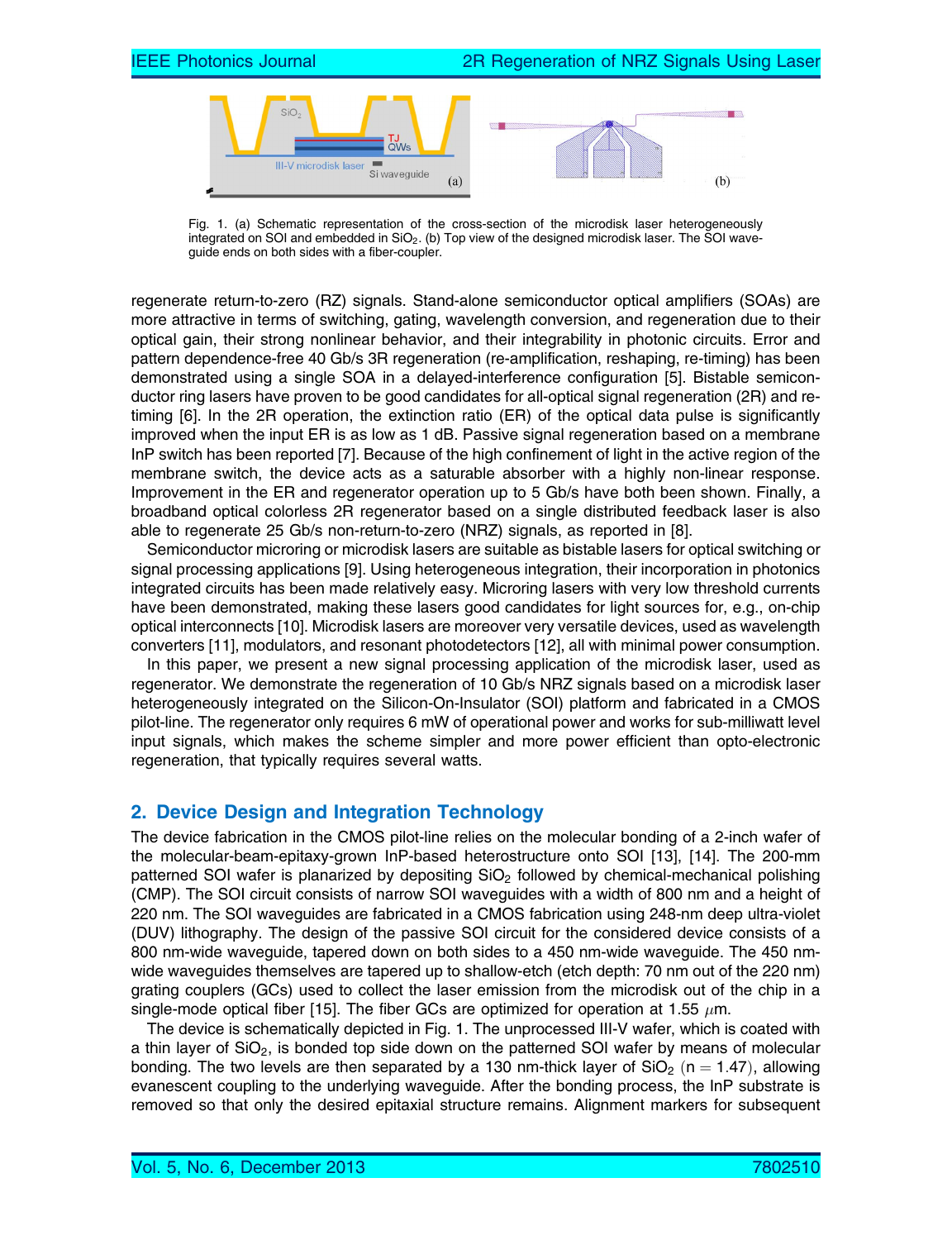

Fig. 2. (a) LI characteristic of a microdisk laser with a diameter of 10  $\mu$ m. The optical power coupling out of the grating couplers on both sides of the waveguide is simultaneously collected in optical fibers. (b) Single-mode operation of a 10- $\mu$ m diameter microdisk laser under continuous-wave bias (at 4 mA).

processing are defined in the Si layer relative to the waveguide structures. This allows the accurate alignment of microdisk lasers with respect to the waveguides. The coupling section between the microdisk and the passive circuit is in the middle of the 800 nm-wide waveguide. The microdisk lasers have a diameter of 10  $\mu$ m and consist of 483 nm thin disk cavity on top of a 100 nm thin InP bottom contact layer. The active layers consist of three compressively strained InAsP quantum wells emitting around 1530 nm and are surrounded by an n-doped layer at the bottom and a p-doped layer at the top to form the diode structure. A tunnel junction is implemented on the p-side such that an n-type contact layer can be used instead of a heavily doped p-type contact layer, in order to reduce optical absorption significantly. The tunnel junction also ensures uniform current injection over the disk [16]. The standard III-V processing steps comply with a 200-mm wafer scale CMOS environment. In particular, 248-nm DUV lithography is used to accurately define the III-V structures. All etching, oxide isolation layer deposition, and metallization steps are performed at 200-mm wafer scale. Two dry etching steps are needed, one to define the disk cavity and another one to make the disk laser bottom contact area.  $SiO<sub>2</sub>$  is deposited as cladding layer, and a CMP step is performed to planarize the surface. The low refractive index of the material ensures good optical confinement of the laser light in the microdisk laser. It also reduces the optical losses induced by the metallic top contact as the distance between the optical mode and the metal can be made large enough. To be able to contact the devices, all vias are etched in a single step where the III-V materials are used as an etch stop. The standard Ti/Pt/Au contacts cannot be used as gold is not allowed in a CMOS environment. Therefore, a CMOS compatible Ti/TiN/AlCu (10/40/1000 nm) metal stack is used [17] and demonstrates very good specific contact resistances [18]. The 1  $\mu$ m-thick contact also serves as a heat sink as it improves the heat dissipation under continuous-wave bias. Above threshold, the laser emission from the microdisk is coupled to the TE mode of the waveguide and is simultaneously collected out of both GCs in optical fibers positioned at  $10^{\circ}$  angle in order to maximize the collection at 1.55  $\mu$ m.

#### 3. Static Microdisk Laser Performance

The microdisk laser considered here has a diameter of 10  $\mu$ m, and the emitted light evanescently couples to one underlying waveguide. The light-current (LI) characteristic of the microdisk laser, measured simultaneously at the two ends of the SOI waveguide, is depicted in Fig. 2(a). This measurement was undertaken under continuous wave operation at room temperature.

When the threshold current of 1.6 mA is surpassed, the microdisk laser is unidirectional. The asymmetry in field reflectivity on both sides of the waveguide leads to different back reflection levels in the laser cavity, as will be discussed below. This difference is responsible for the difference in output power between the two sides. The maximum optical power collected in the fiber is 8  $\mu$ W (this corresponds to 40  $\mu$ W in the silicon waveguide). Fig. 2(b) shows the output power spectrum of the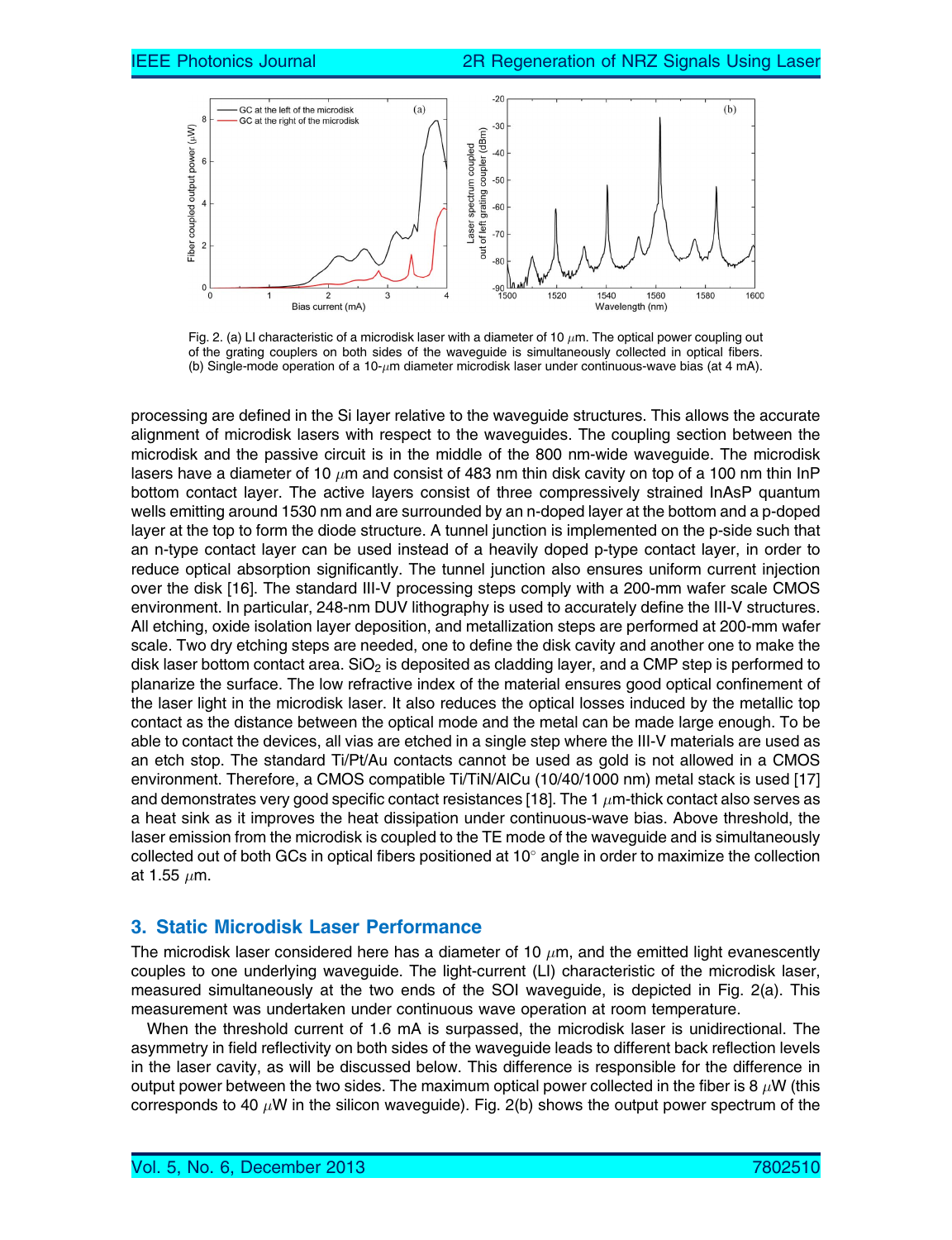biased microdisk laser (under continuous-wave bias at 4.0 mA) which illustrates single-mode lasing at 1561.6 nm. The free-spectral range of the laser is 22 nm, and a side-mode suppression ratio of 25 dB is measured in Fig. 2(b).

#### 4. Simulation of the Regeneration Behavior

We formulate the rate equations for the fields in the microdisk laser in terms of two counterpropagating whispering gallery modes with electric fields  $E^+$ , propagating in the clockwise (CW) direction, and  $E^-$ , propagating in the counterclockwise (CCW) direction, as [19], [20]

$$
\frac{dE^{+}}{dt} = \frac{1}{2}(1 - j\alpha)\left(G^{+} - \frac{1}{\tau_{p}}\right)E^{+} + KE^{-}
$$
\n(4.1)

$$
\frac{dE^{-}}{dt} = \frac{1}{2}(1 - j\alpha)\left(G^{-} - \frac{1}{\tau_p}\right)E^{-} + KE^{+}.
$$
 (4.2)

The model includes internal losses in the cavity and losses due to outcoupling through the photonlifetime parameter  $\tau_p$ . The parameter  $\alpha$  is the linewidth enhancement factor that accounts for variations in refractive index due to carrier fluctuations in the semiconductor medium. G is the modal gain factor which will be described further, and  $K = K_d + jK_c$  represents an explicit linear coupling rate between the two modes where  $K_d$  is the dissipative coupling and  $K_c$  the conservative coupling. This coupling term describes the coupling between the CW and CCW modes due to sidewall roughness.

For the carrier density rate equation, we find

$$
\frac{dN}{dt} = \frac{I}{qV} - \frac{N}{\tau_c} - G^+ |E^+|^2 - G^- |E^-|^2.
$$
 (4.3)

I denotes the injected current, and  $\tau_c$  is the carrier lifetime. The two other terms take into account the carrier depletion due to stimulated emission. The gain experienced in a semiconductor material decreases for high optical intensity. This is due to gain suppression. Gain suppression takes place even when the total carrier density  $N$  is constant and reflects the reduction of "resonant carriers" due to carrier heating and spectral hole burning. To account for this effect, the modal gain can be written as

$$
G^+ = \Gamma g_0 v_g (N - N_0) \left(1 - \varepsilon_s |E^+|^2 - \varepsilon_c |E^-|^2\right)
$$
\n(4.4)

$$
G^{-} = \Gamma g_0 v_g (N - N_0) \left( 1 - \varepsilon_s |E^{-}|^2 - \varepsilon_c |E^{+}|^2 \right)
$$
 (4.5)

where  $\varepsilon$ <sub>s</sub> reflects the self-gain suppression and  $\varepsilon$ <sub>c</sub> the cross-gain suppression. The confinement factor  $\Gamma$  is due to the limited height of the active multi-quantum well.  $N_0$  is the transparency carrier density,  $g_0$  is the differential gain, and  $v<sub>a</sub>$  is the group velocity in the microdisk laser. Strain in the quantum wells has a large impact on the band structure of the active material and can have beneficial effects on the gain, by reducing the transparency carrier density and/or improving the differential gain.

Calculations have shown that  $\varepsilon_c = 2\varepsilon_s$  [21], [22]. The cross-gain suppression  $\varepsilon_c$  will therefore break the symmetry and enforce unidirectional operation of the laser. The gain suppression is, however, only significant when the photon density is high. This means that, at lower output powers, normally, a bidirectional regime will be present. Table 1 summarizes the parameters implemented in the numerical solving of the above set of equations. The simulation is performed at the resonance wavelength of the microdisk laser (1561.6 nm). The value for the linear coupling coefficient  $K$  is chosen so that the simulation matches the experimental results presented in Section V of this paper.

In order to model the asymmetry in reflection from both sides of the waveguide, an extra term is explicitly added to the rate equations in Eq. (4.6) and (4.7) to calculate the fields propagating in the CW direction and the CCW direction, respectively. The normalized field reflectivity from the bus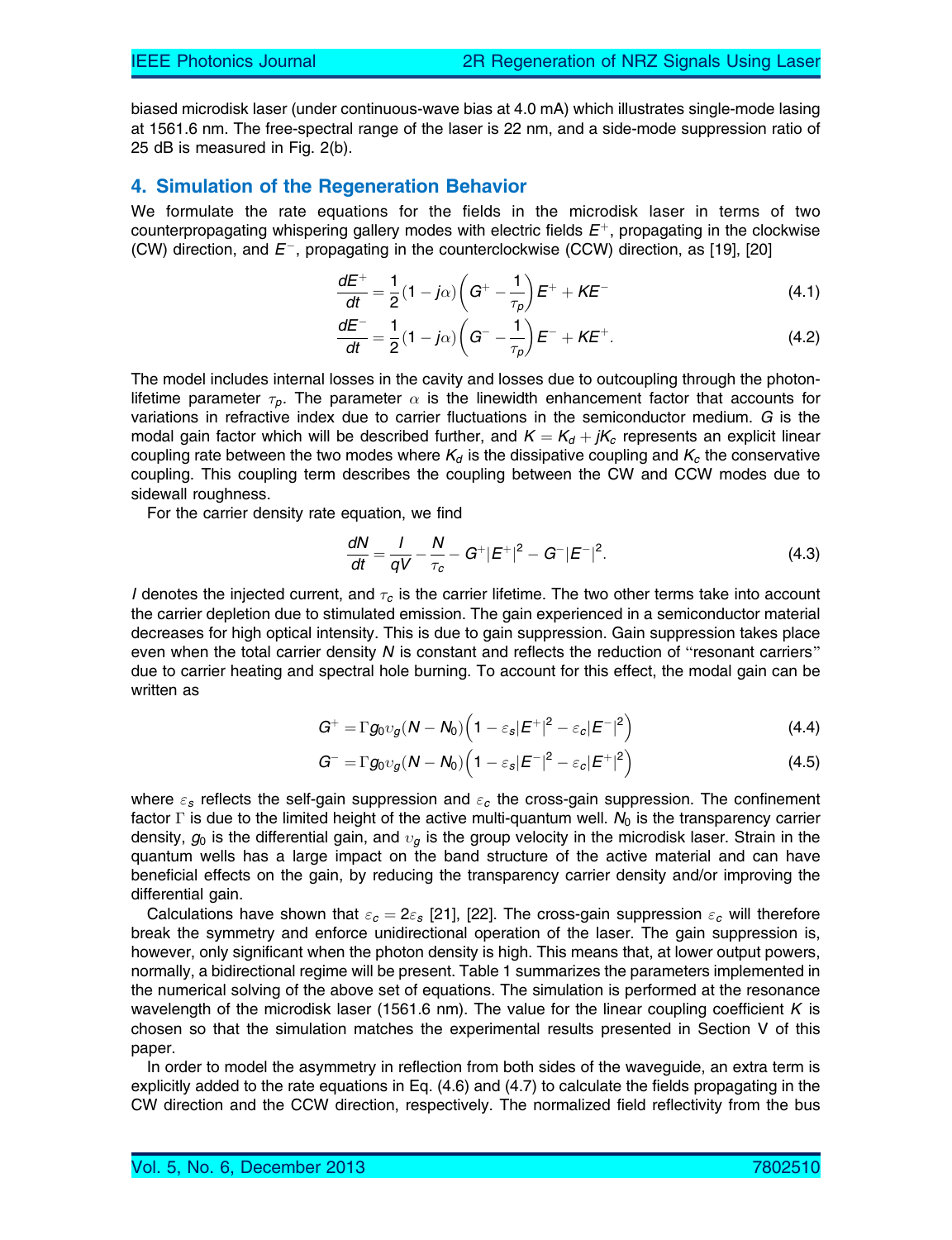|                 | Symbol Name of the parameter                                          | Value                  | Unit            | Reference |
|-----------------|-----------------------------------------------------------------------|------------------------|-----------------|-----------|
| R               | Microdisk radius                                                      | 5                      | μm              |           |
| $\tau_p$        | Photon lifetime                                                       | 0.47                   | ps              | $[23]$    |
| $\tau_c$        | Carrier lifetime                                                      | 600                    | ps              | $[23]$    |
| $\alpha$        | Linewidth enhancement factor                                          | 4                      |                 |           |
| $v_g$           | Group velocity in the microdisk laser                                 | 3E8/3.4                | $m.s^{-1}$      | $[23]$    |
| $\mathcal{E}_S$ | Self-gain suppression                                                 | $1.1E-17$              | cm <sup>3</sup> |           |
| $\varepsilon_c$ | Cross-gain suppression                                                | 2 x 1.1E-17            | cm <sup>3</sup> |           |
| $g_0$           | Differential gain                                                     | 7E-17                  | cm <sup>2</sup> |           |
| $N_0$           | Transparency carrier density                                          | 1E18                   | $cm-3$          | [23]      |
| K               | Field coupling disk-waveguide                                         | 0.29                   |                 |           |
| $T_1$           | Normalized field reflectivity from the right side of the waveguide    | $0.25  K ^2$           | $s^{-1}$        |           |
| $T_2$           | Normalized field reflectivity from the left side of the wavequide     | 0                      | $s^{-1}$        |           |
| K               | Symmetric coupling between the two modes due to sidewall<br>roughness | $5.6E - 5 + 2.8E - 4j$ | $S^{-1}$        |           |
| RR              | Spontaneous emission amplitude                                        | 2                      | $s^{-1}$        |           |
| $P_{in}$        | Average power of the injected optical pulses in the microdisk laser   | 0.35                   | mW              |           |

TABLE 1

Parameters considered for the simulation of the regeneration behavior of a microdisk laser

waveguide is implemented with a coefficient  $T_i = r_i |\kappa|^2$ , where  $r_i$  represents the field reflection coefficient from the left/right side of the silicon waveguide measured at the microdisk/bus waveguide interface, and  $|\kappa|^2$  is the power coupling coefficient between the silicon waveguide and the microdisk laser. Also, in Eqs. (4.6) and (4.7), the spontaneous emission of the microdisk laser is implemented in two electric fields  $E_{noise1}(t)$  and  $E_{noise2}(t)$  where  $E_{noise} = RR.n.e^{2j\pi n'}$ , with  $RR$ representing the spontaneous emission amplitude and  $n$  and  $n'$  random numbers between 0 and 1. Finally, in Eq. (4.7), the calculation of the CCW field takes the injection of optical pulses on the left side of the waveguide into account (represented by  $E_{in}$ ). That is

$$
\frac{dE^{+}}{dt} = \frac{1}{2}(1 - j\alpha)\left(G^{+} - \frac{1}{\tau_{p}}\right)E^{+} + KE^{-} + E_{noise1} + T_{1}E^{-}
$$
\n(4.6)

$$
\frac{dE^{-}}{dt} = \frac{1}{2}(1 - j\alpha)\left(G^{-} - \frac{1}{\tau_p}\right)E^{-} + KE^{+} + E_{noise2} + T_2E^{+} + \kappa \frac{v_g}{2\pi R}E_{in}.
$$
 (4.7)

We simulate the injection of a noisy 10 Gb/s pseudo-random bit-sequence (PRBS) in the waveguide, along the CCW direction of propagation. The microdisk laser in the simulation is operated at 4 mA under continuous-wave bias and is originally lasing in the CW direction. Gaussian white noise is added to the electrical field of the input signal, both in the logical "1" level and in the logical "0" level. The input signal is then filtered using a band-pass filter with a bandwidth of 61 GHz. The average input power coupled to the microdisk is then 0.35 mW. The optical power of the noisy and filtered input pattern in the waveguide before the microdisk laser is plotted in Fig. 3(a). In the simulation, the optical power traveling in the cavity and in the bus waveguide is obtained from a conversion of the photon density  $|E|^2$  (implemented in the simulation in cm<sup>-3</sup> as  $P=|E|^2\hbar\omega v_gA_{\text{eff}}$ , where  $A_{\text{eff}}$  is the effective area of the optical mode. The resulting eye diagram is depicted in Fig. 3(b).

We calculate the amplitude of the field at the output of the microdisk laser. Fig. 4(a) shows what happens when the 10 Gb/s data stream is injected from the left side (at  $t = 0$ ). The field propagating on the right side of the waveguide [blue trace in Fig. 4(a)] consists of the transmitted input field and of the CCW laser emission of the microdisk laser coupled to the waveguide. The destructive interference between the CCW laser emission of the microdisk laser and the transmitted input field is taken into account in the simulation. The field propagating on the left side of the waveguide [green trace in Fig. 4(a)] consists of the CW laser emission of the microdisk laser coupled to the waveguide. From  $t = 0$  to  $t = 300$  ps, the microdisk laser threshold is not yet reached. Only the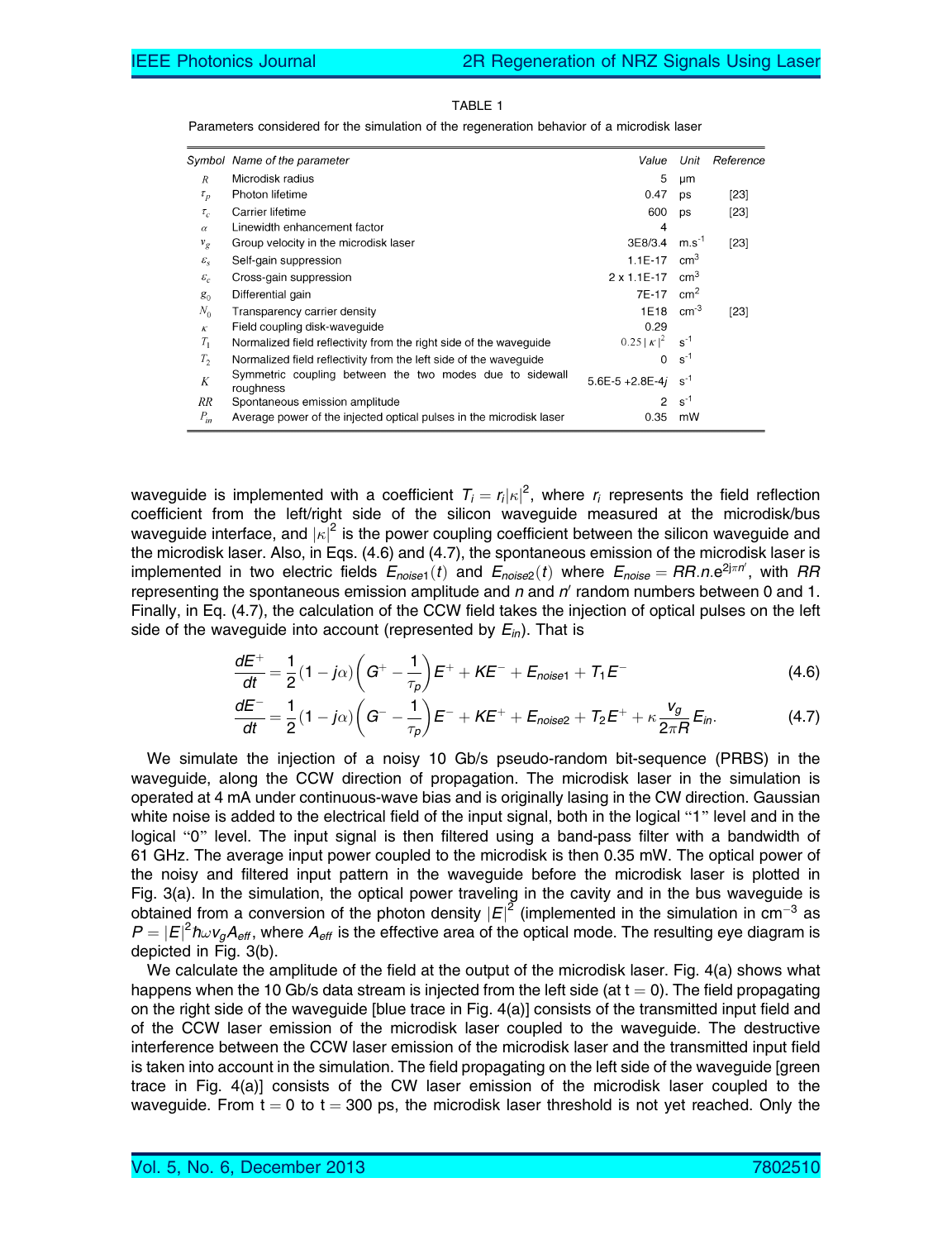

Fig. 3. (a) Degraded pseudo-random-bit-sequence (PRBS) in the waveguide after filtering with a 61 GHz band-pass filter: Gaussian white noise is visible on the trace of the optical power of the input signal. (b) Resulting eye diagram of the degraded and filtered signal in the waveguide before the microdisk



Fig. 4. (a) Optical powers at the output of the microdisk laser, in the waveguide, after filtering with a 61 GHz band-pass filter. Above threshold, the microdisk is lasing in the CW dominant state (green)  $(t < 400 \text{ ps})$ , but as soon as an optical pulse is injected on the left side of the waveguide, the microdisk switches to lase in the CCW dominant state (blue). After the pulse has passed through, the microdisk laser switches back to the CW mode (green). (b) Resulting eye diagram of the regenerated and filtered signal in the waveguide after the microdisk laser.

transmitted input field is measured on the right side of the waveguide. At  $t = 300$  ps, we observe that the microdisk laser starts lasing in the CW dominant state, in which the CCW mode is suppressed. The power measured on the left side of the SOI is increasing. From  $t = 400$  ps and for the rest of the PRBS sequence, we see that the injected external pulses couple into the microdisk cavity. As the injected pulses are strong enough, they switch the laser to operate in the CCW mode. In this case, the power on the left side of the SOI waveguide becomes low. But after the pulses have passed through, the asymmetry in the reflectivity from the right side of the bus waveguide forces the microdisk laser to switch back to the CW mode. To suppress transient oscillations of the laser, we also implement a band-pass filter with a bandwidth of 61 GHz at the right output of the microdisk laser. The eye diagram of the optical power in the waveguide after the bandpass filter is depicted in Fig. 4(b). It is plotted above threshold of the microdisk laser. The optical power then consists of the transmitted input power and of the CCW laser emission of the microdisk laser coupled to the waveguide. The noise level of the signal after the microdisk laser is reduced compared to the noise level of the input PRBS. The ER measurement is carried out by measuring the logical "0" and "1" levels of the data waveform. The calculated ER of the eye diagram of the input signal [Fig. 3(b)] is 4.7 dB, while the calculated ER of the eye diagram of the regenerated signal [Fig. 4(b)] is 7.3 dB.

We simulate the ER of the regenerated signal in the waveguide as a function of the input pulse power. The regenerated signal consists of the transmitted input field and of the CCW laser emission of the microdisk laser coupled to the waveguide. The parameters for this simulation are identical to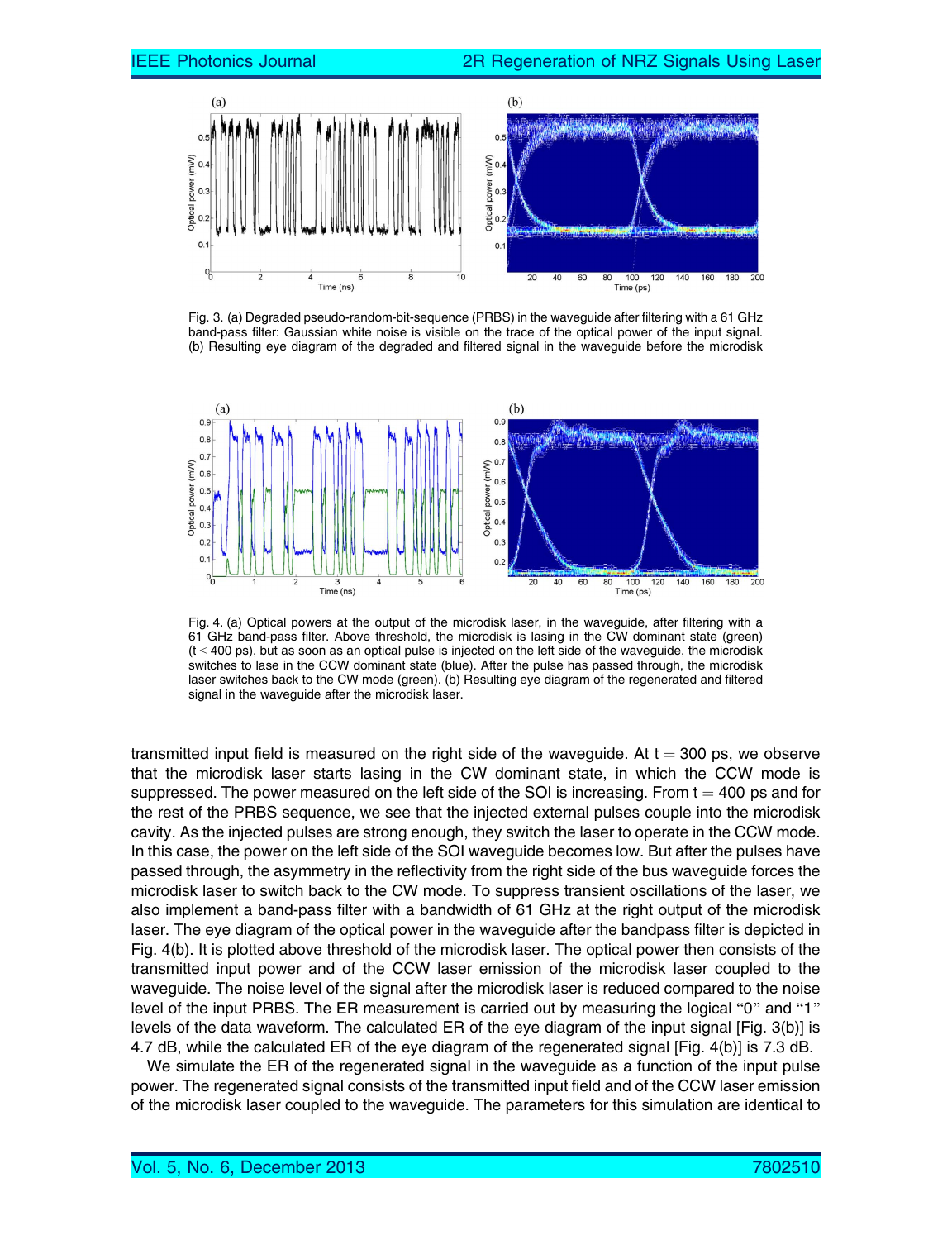

Fig. 5. Evolution of the ER of the optical power in the waveguide after regeneration as a function of the input pulse power in the waveguide.



Fig. 6. Schematic of the setup (LN: lithium-niobate modulator; PPG: Pulse Pattern Generator; ATT: attenuator; EDFA: erbium-doped fiber-amplifier;  $\mu$ DISK: microdisk laser; BERT: bit error rate tester).

the ones listed in Table 1. The microdisk laser is still operated at 4 mA under continuous-wave bias. The ER of the PRBS signal is kept constant and equal to 5.6 dB. In Fig. 5, it is clear that, for low input pulse powers (lower than 0.1 mW in the waveguide), the ER of the signal after the microdisk laser is greatly improved. The influence of the laser emission of the microdisk laser on the eye diagram of the regenerated signal is strong. For higher input pulse powers, the contribution of the transmitted input field in the regenerated signal is stronger and the effect of the laser emission from the microdisk on the regeneration is less significant. The advantage of the regenerator lies in the fact that it is effective for sub-milliwatt input signals, which makes it more power efficient than optoelectronic regeneration.

## 5. Regenerator Demonstration: Results at 10 Gb/s

For the experiment, we use the setup depicted in Fig. 6. Light from a tunable laser source at the resonance wavelength of the microdisk laser (1561.6 nm) is sent through a modulator, which is driven by a 10 Gb/s pulse pattern generator (PPG). The PPG generates a PRBS of  $2^{31}$ -1 bits. We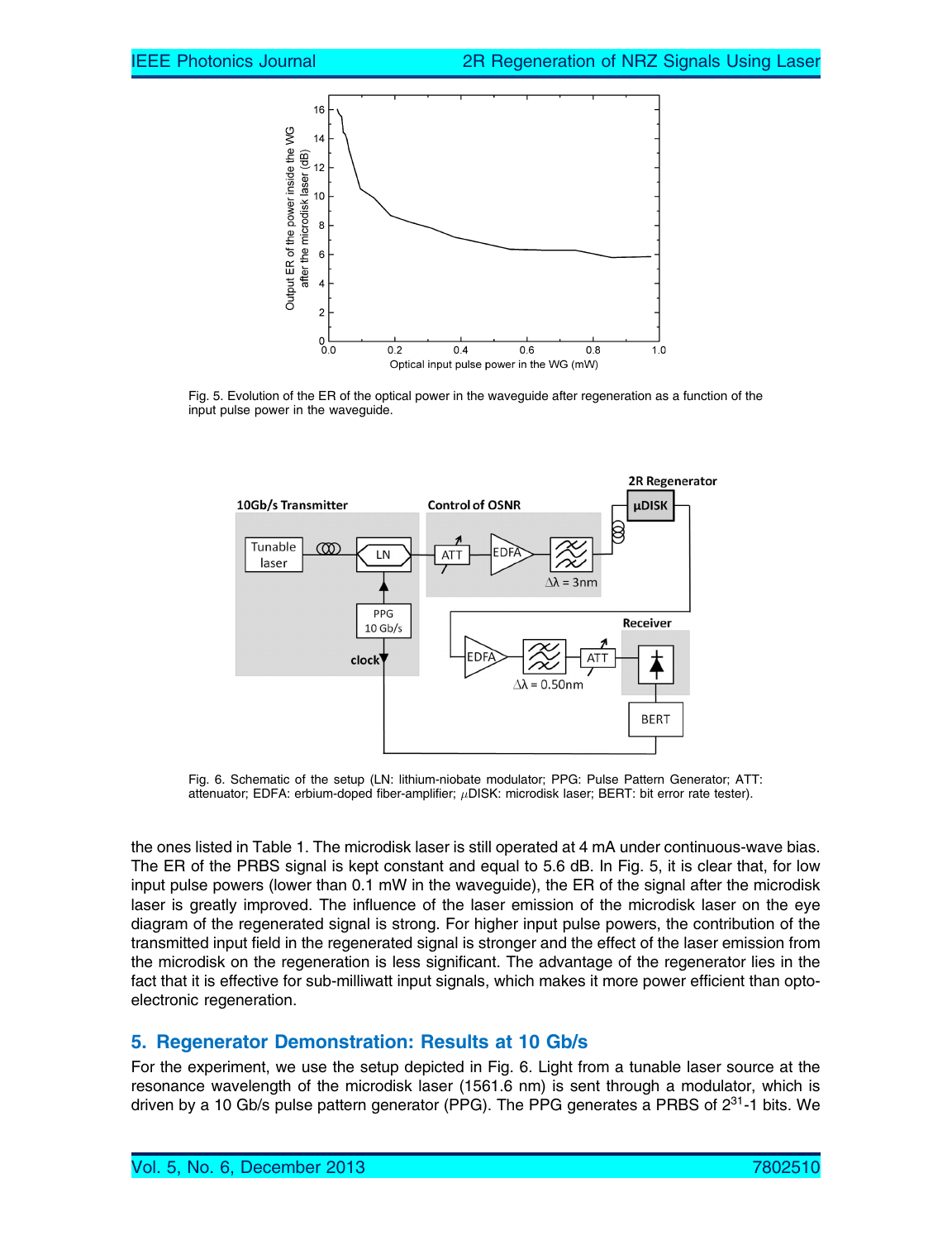

Fig. 7. BER measurement results with and without 2R regeneration at 10 Gb/s. The average power of the degraded signal coupled to the microdisk laser is in the sub-milliWatt range.



Fig. 8. (a) Eye diagram of the degraded signal. (b) Eye diagram of the regenerated signal.

use polarization controlling wheels after the laser source as the modulator only works in TE mode. The original signal is being attenuated, amplified using an erbium-doped fiber amplifier (EDFA), and filtered with a 3 nm optical band-pass filter to decrease the optical signal-to-noise ratio. The resulting signal has an average power of 3.5 dBm after degradation and is injected with an optical fiber under a 10° angle into the waveguide through the left GC. Due to a 20% coupling efficiency of the GCs, the optical power coupled to the microdisk laser is in the sub-milliwatt range. Light coupling out of the right GC after the microdisk laser is collected in an optical fiber under a 10 $^{\circ}$  angle. Amplification after the microdisk 2R regeneration was needed to increase the signal power. The optical amplification was implemented in combination with an optical band-pass filter (bandwidth of 0.50 nm) to remove amplified spontaneous emission and to emulate the simulated band-pass filter implemented in the simulations. A variable attenuator is used to change the received optical power on the receiver in order to plot BER-diagrams. The microdisk laser is operated at 4 mA under continuous-wave bias.

The regenerative capabilities of the regenerator under dynamic operation at 10 Gb/s are demonstrated. Fig. 7 shows the BER measurement results of the degraded signal and the regenerated signal. To measure the BER of the degraded signal, the modulated light out of the 3 nm optical band-pass filter is directly sent to the second EDFA. Fig. 8(a) and (b) show the eye diagrams with and without the 2R regenerator. Clearly, the signal is regenerated. An improvement in the ER is demonstrated. For an input signal with a 13 dB-ER, a 2.9 dB-improvement in ER is measured. The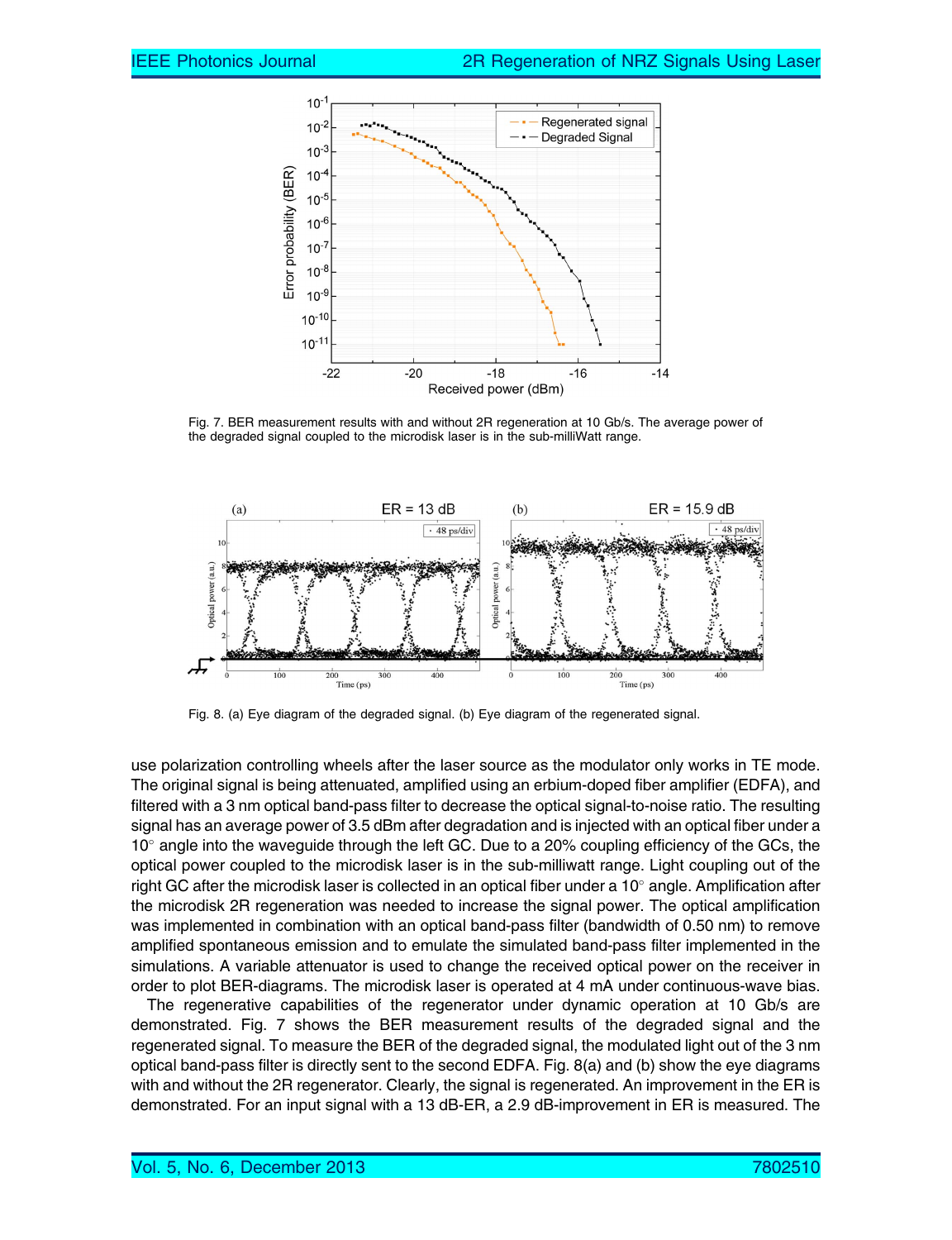

Fig. 9. Distributions of the logical "1" and the logical "0" levels from (a) the eye diagram of the degraded signal and (b) the eye diagram of the regenerated signal (from Fig. 8).

relatively low experimental ER improvement is due to the presence of the EDFA before the photoreceiver and to a high receiver noise. The amplified spontaneous emission from the EDFA considerably increases the level of the logical "0." The regeneration is also visible in Fig. 9 where the distributions of the logical "0" and logical "1" levels from the two eye diagrams are plotted. The noise is significantly reduced after regeneration, even though we still suffer from the amplified spontaneous emission from the EDFA located before the receiver. The eye becomes more open after the 2R regenerator. Less data points are present between the two logical levels on the distribution related to the regenerated signal [Fig. 9(b)] than on the distribution related to the degraded one [Fig. 9(a)]. The distribution of logical "1" level is also narrower after regeneration. We demonstrate an improvement in the Q-factor, from 3.93 for the eye of the degraded signal [Fig. 8(a)] to 4.24 for the eye of the regenerated signal [Fig. 8(b)].

#### 6. Conclusion

A new concept for 2R regeneration is proposed using a microdisk laser. Improvement in ER and noise reduction have been experimentally demonstrated. We reported bit error rate improvement in 10 Gb/s NRZ signals. We explain the relatively low re-amplification of the signal after the microdisk laser by the low photon lifetime in the cavity. Simulations demonstrate optical output powers in the milli-watt range in the waveguide after the microdisk laser when the photon lifetime is increased to a few picoseconds. Improving the etching process of the microdisk (improvement in the sidewall roughness) will increase the photon lifetime and allow the combination of the noise reduction to a stronger re-amplification of the signal. The advantage of the regenerator lies in the fact that it is effective for sub-milliwatt input signals and consumes 6 mW of operational power. The regenerators presented in [2], [5], and [8] all require optical input powers of several milli-watts and are biased above 100 mA. This CMOS compatible scheme is promising for all-optical regeneration in future optical networks.

#### References

- [1] D. A. B. Miller, "Are optical transistors the logical next step?" Nat. Photon., vol. 4, no. 1, pp. 3–5, Jan. 2010.
- [2] D. Wolfson, A. Kloch, T. Fjelde, C. Janz, B. Dagens, and M. Renaud, "40-Gb/s all-optical wavelength conversion, regeneration, and demultiplexing in an SOA-based all-active Mach-Zehnder interferometer," IEEE Photon. Technol. Lett., vol. 12, no. 3, pp. 332–334, Mar. 2000.
- [3] P. V. Mamyshev, "All-optical data regeneration based on self-phase modulation effect," in Proc. 24th Eur. Conf. Opt. Commun., Madrid, Spain, 1998, pp. 475–476.
- [4] M. Rochette, L. B. Fu, V. Ta'eed, D. J. Moss, and B. J. Eggleton, "2R optical regeneration: An all-optical solution for BER improvement," IEEE J. Sel. Topics Quantum Electron., vol. 12, no. 4, pp. 736–744, Jul./Aug. 2006.
- [5] J. Leuthold, B. Mikkelsen, R. E. Behringer, G. Raybon, C. H. Joyner, and P. A. Besse, "Novel 3R regenerator based on semiconductor optical amplifier delayed-interference configuration," IEEE Photon. Technol. Lett., vol. 13, no. 8, pp. 860– 862, Aug. 2001.
- [6] B. Li, M. Irfan Memon, G. Mezosi, Z. Wang, M. Sorel, and S. Yu, "Characterization of all-optical regeneration potentials of a bistable semiconductor ring laser," J. Lightwave Technol., vol. 27, no. 19, pp. 4233-4239, Oct. 2009.